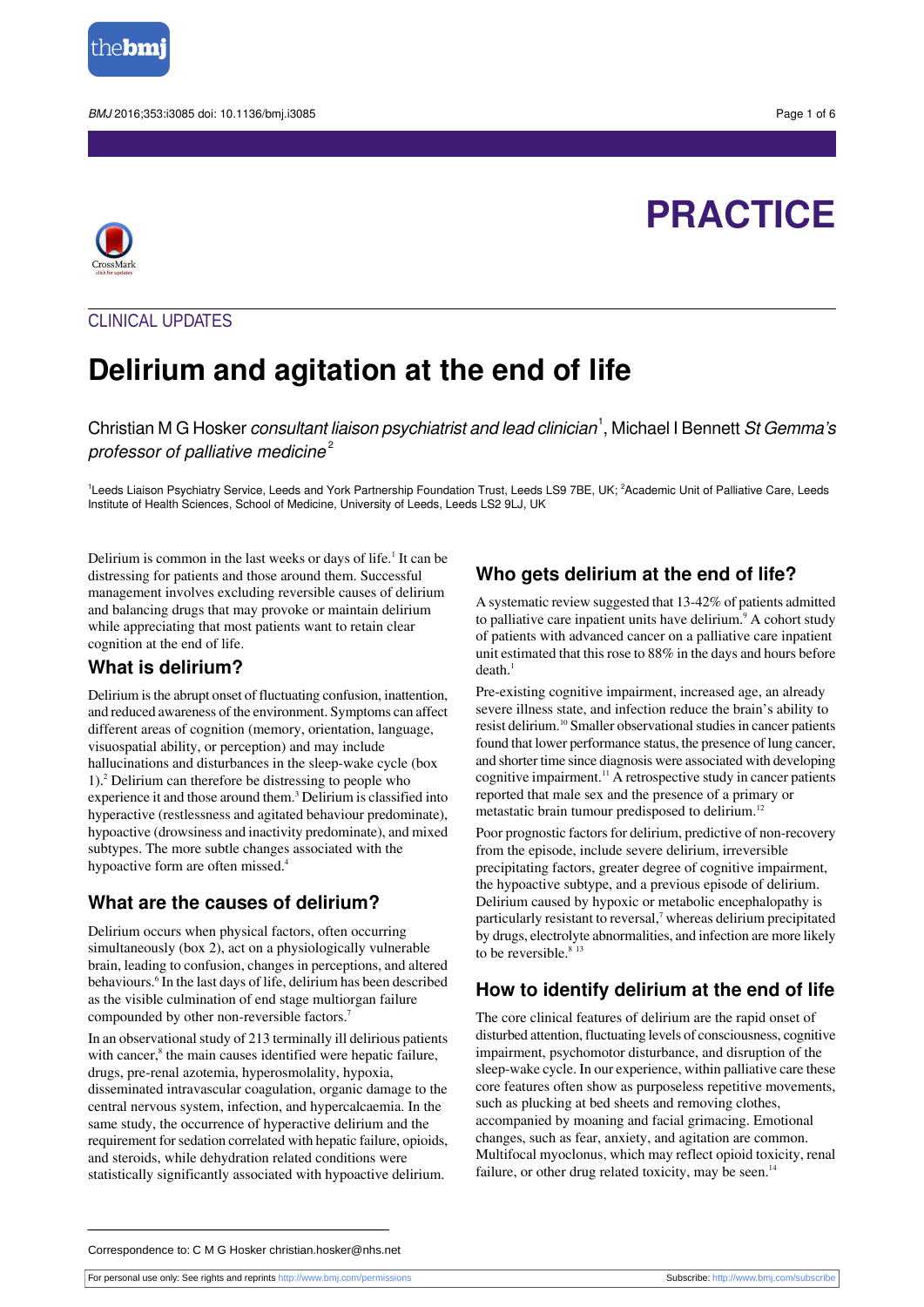#### **What you need to know**

- **•** Consider delirium in any patient in palliative care who shows a change in behaviour
- **•** Investigate underlying causes where appropriate in line with the patient's pre-expressed wishes
- **•** Optimise the patient's environment and review drugs
- **•** Consider low dose haloperidol first line in people with delirium who are distressed or considered a risk to themselves or others, and in whom conservative management is ineffective or inappropriate
- **•** Additional sedation with lorazepam or midazolam may be appropriate if delirium is irreversible and haloperidol alone does not reduce the distress and risks

#### **Sources and selection criteria**

We searched Medline, Clinical Evidence, and the Cochrane Library using the terms delirium, terminal, terminal care, palliative care, palliative medicine, and end of life. Where possible we used systematic reviews and referenced these rather than the individual trials. Our search<br>was limited to citations from 1990 to December 2015. We also searched the National Ins Scottish Intercollegiate Guidelines Network.

#### **Box 1: What are the symptoms?**

- **•** Reduced level of consciousness
- **•** Inability to focus and maintain attention
- **•** Confusion and disorientation
- **•** Daytime somnolence and restlessness at night
- **•** Illusions and hallucinations
- **•** Shifts from hypoactivity to hyperactivity
- **•** Increased or decreased flow of speech
- **•** Increased reaction time
- **•** Enhanced startle reaction

#### **Box 2: Recognised causes of delirium<sup>5</sup>**

- **•** Metabolic disturbance:
	- **–** Hypercalcaemia
- **–** Hyponatraemia
- **–** Hypernatraemia
- **–** Dehydration
- **–** Hypoglycaemia or hyperglycaemia
- **•** Organ failure
- Drugs: benzodiazepines, corticosteroids, anticholinergics, opioids, and other drugs with psychoactive properties
- **•** Sepsis
- **•** Brain pathology:
- **–** Primary tumour or metastases
- **–** Cerebrovascular ischaemia
- **–** Status epilepticus
- **•** Hypoxia
- **•** Drug withdrawal states
- **•** Haematological causes:
- **–** Disseminated intravascular coagulation
- **–** Anaemia

Validated tools exist for the screening and diagnosis of delirium  $(box 3)$  and can be used by non-specialists as a first step towards diagnosis. It is often not practical to use these tools in severe cases, where cooperation and communication are limited, and they often lack sufficient sensitivity and specificity to be solely relied on. Clinicians often use a global clinical assessment based on detailed history taking, information from care givers, and pattern recognition<sup>7</sup> to make the diagnosis. If the diagnosis is in doubt, colleagues from palliative medicine or psychiatry can provide support.

### **What investigations are required in palliative care?**

Delirium is often a progressive, irreversible process in the last stages of life. However, some causes, particularly drugs, may be reversible and probably account for  $30-50\%$  of cases.<sup>13</sup> Decisions on whether to investigate should consider the likely nature of the underlying cause, the stage of the illness, and the goals of care pre-established with the patient (box 4).<sup>7</sup>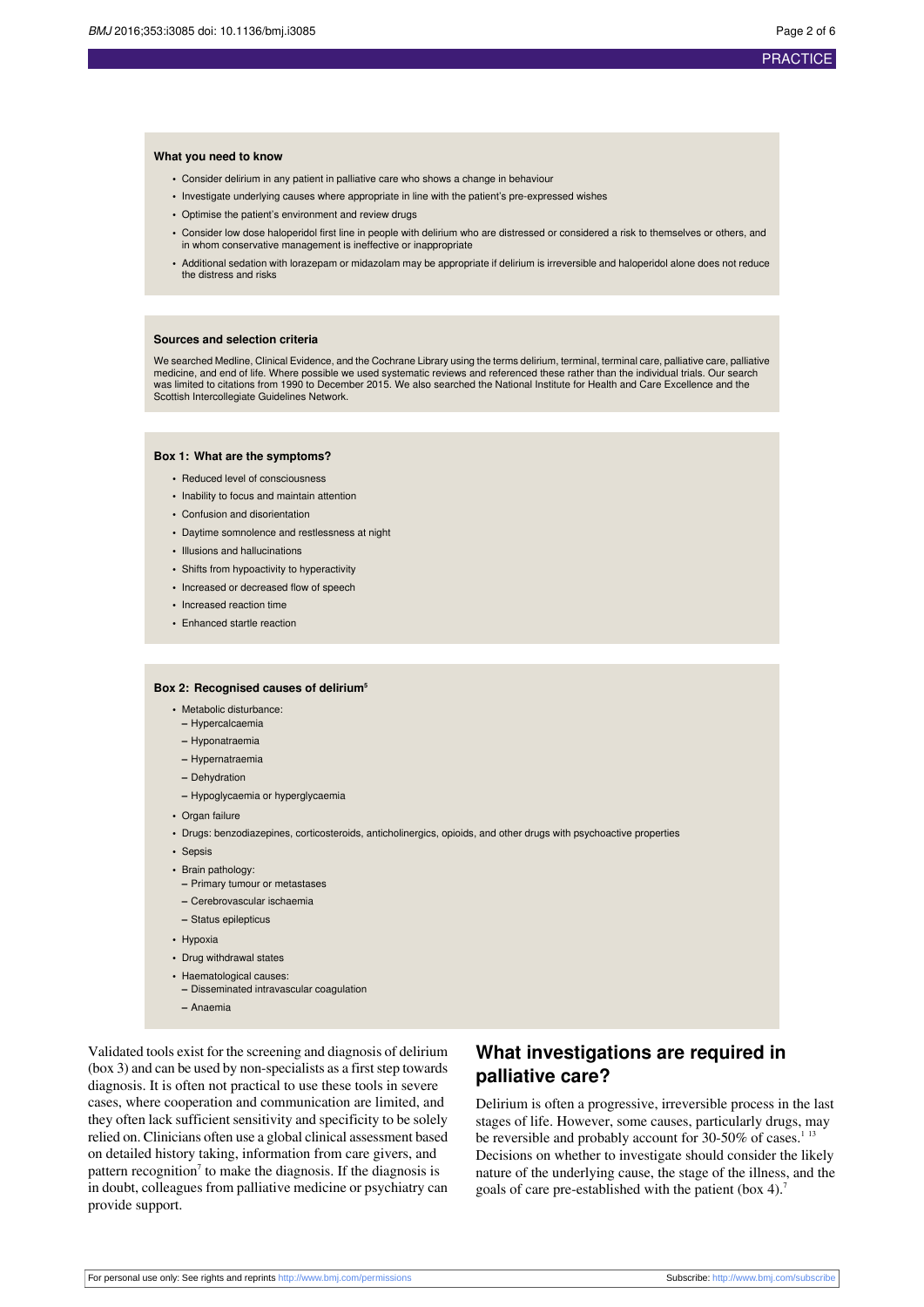### **PRACTICE**

### **Box 3: Delirium screening and rating tools**

#### Screening tools

- **•** Confusion Assessment Method (CAM)<sup>15</sup>\*: four item diagnostic algorithm used after an assessment of cognition. Requires some training
- Nursing Delirium Rating Scale (Nu-DESC)<sup>16</sup>†: four item scale that can detect both hypoactive and hyperactive subtypes. Designed for continuous screening, symptom monitoring, and severity rating
- **•** Single Question in Delirium (SQiD)<sup>17</sup>†: one question asked of a relative or friend—do you think the patient has been more confused recently?

### Severity assessment tools

- **•** Memorial Delirium Assessment Scale (MDAS)<sup>18</sup>\*: 10 item clinician rated scale for delirium severity assessment
- **•** Delirium Rating Scale-Revised (DRS-R-98)<sup>19</sup>†: detailed 16 item clinician rated tool that can rate severity and track change over time \*Validated in palliative care settings.<sup>20</sup>

†Potentially useful, but validity in palliative care lacking.<sup>20</sup>

### **Box 4: When and how to investigate**

- **•** Consider the stage in the dying process and any agreed goals of care
- **•** Review prescriptions for culpable drugs and the possibility of a withdrawal reaction
- **•** Consider the possibility of alcohol or other substance withdrawal
- **•** Use collateral history to determine rapidity of onset and baseline cognitive function
- **•** If consistent with the goals of care, investigate for other underlying causes and treat where appropriate. Tests include:
- **•** Investigations for metabolic and haematological abnormalities
- **•** Blood cultures
- **•** Midstream specimen of urine
- **•** Chest radiography
- **•** Lumbar puncture
- **•** Electroencephalography
- **•** Computed tomography or magnetic resonance imaging

### **How is delirium managed in palliative care?**

There is robust evidence that multicomponent delirium prevention interventions, such as educating nursing staff, assessing and changing drugs, encouraging mobilisation, and improving the patient's environment, can reduce the incidence of delirium by about 30% in high risk medical and surgical inpatients, $2<sup>1</sup>$  but evidence to support this approach in palliative care is lacking.<sup>22</sup> Management of delirium in palliative care differs little from other settings in broad terms. The focus is on providing a safe optimised environment (box 5), treating reversible causes, controlling symptoms with drug and non-drug interventions, and communicating with patients and family members.

### **Treating reversible causes**

Review drugs and modify those that cause or potentiate delirium (see box 2).

Overall, only about half of delirium episodes are potentially reversible, although the odds of reversibility are higher when opioids and other psychoactive drugs are precipitants.<sup>1</sup> Because there are often several precipitants or predisposing factors, they all need to be dealt with simultaneously to reverse up to 50% of delirium episodes.<sup>1</sup>

If there are concerns about neurotoxicity in patients taking opioids, consider a dose reduction or opioid switch. One observational study of 190 patients treated with opioids showed that 29 of 42 patients who developed confusion and 10 of 15 who developed hallucinations improved on opioid switching.<sup>23</sup> A critical review in 2006 of opioid switching to reduce delirium suggested overall benefit, although the exact benefit was hard to define. $24$ 

A recent review of parenteral nutrition and hydration at the end of life suggested that delirium was the only aspect of terminal symptom control that was likely to benefit from hydration.<sup>25</sup> If an infective cause issuspected, a trial of antibiotics may improve symptoms of delirium.

### **Symptom control**

Medical strategies for delirium focus on reducing agitation and perceptual abnormalities.

Although there are several relevant clinical practice guidelines,  $10-28$  a Cochrane review in  $2012^{22}$  could not make any drug recommendations in end of life care because of the paucity of evidence. End of life care wasspecifically excluded from the National Institute for Health and Care Excellence (NICE) guidance on delirium,<sup>10</sup> leaving clinicians without pragmatic guidance although, in practice, clinical management is broadly similar.

NICE guidance on delirium recommends considering short term haloperidol or olanzapine in people with delirium who are distressed or considered a risk to themselves or others and in whom verbal and non-verbal de-escalation techniques are ineffective or inappropriate.<sup>10</sup> Although this guidance was not aimed at palliative care, it can help determine when antipsychotics are appropriate in delirium in palliative care.

Haloperidol remains the drug of choice in delirium, despite limited evidence of efficacy from randomised controlled trials (RCTs).<sup>29</sup> Like other antipsychotics, it is associated with extrapyramidal side effects in people over 70 years.<sup>30</sup> It is less sedating than atypical antipsychotics such as risperidone or olanzapine and is useful where less sedation is required, such as in hypoactive states. A small RCT in 30 patients with AIDS related delirium compared haloperidol, chlorpromazine, and lorazepam.<sup>31</sup> Patients in the haloperidol and chlorpromazine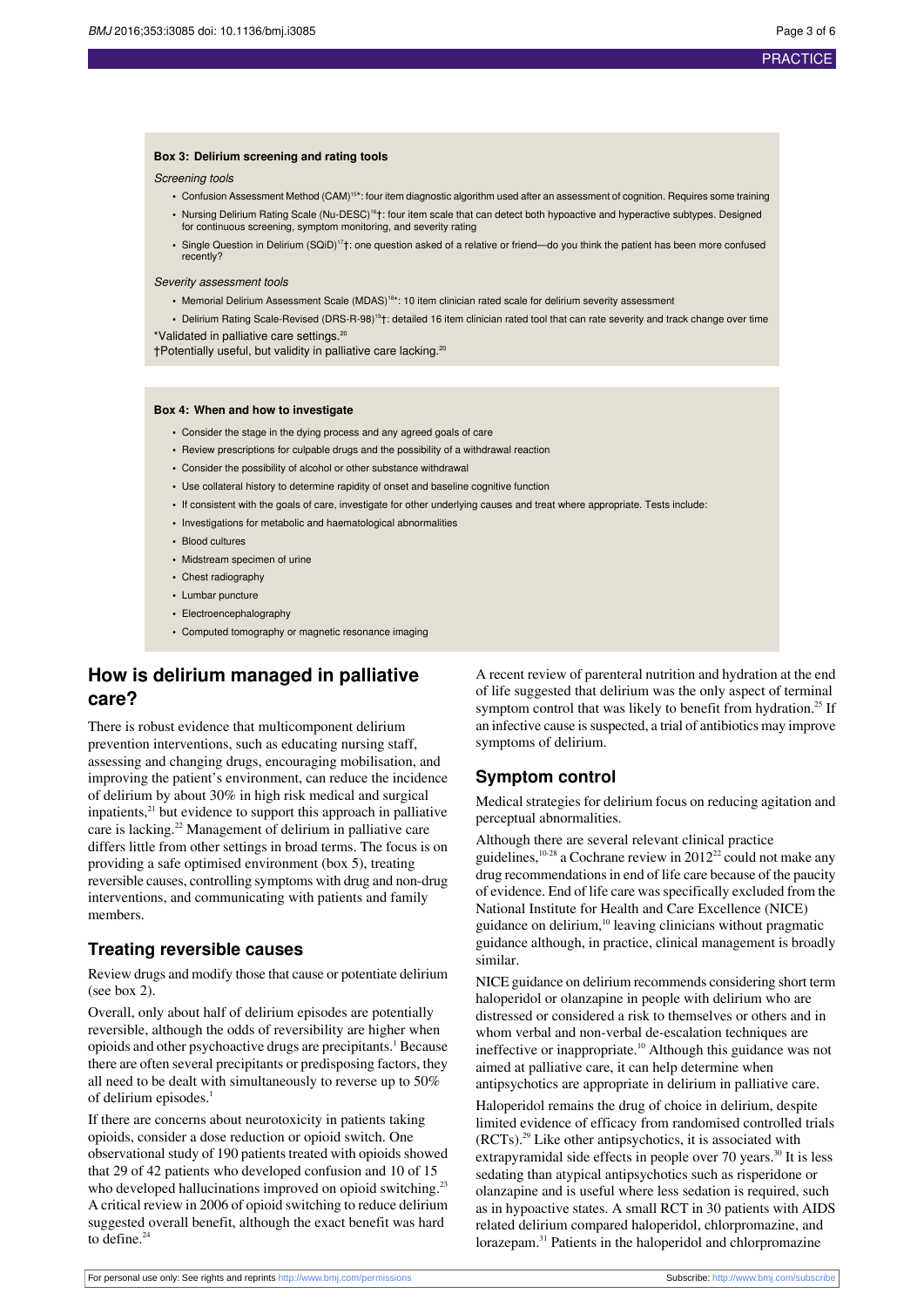#### **Box 5: How to optimise the environment for patients with delirium**

Promotion of the normal sleep wake cycle

- **•** Ensure lighting levels mimic those that naturally occur for the time of day
- **•** Reduce levels of noise and stimulation at night

### **Safety**

- **•** Undertake a risk assessment of whether the patient is a risk to him/herself or others
- **•** Use 1:1 nursing if necessary
- **•** Use pressure pad alarms—floor mats fitted with pressure alarms that alert the nurses if a patient wanders out of the room or away from bed
- **•** Remove hazardous objects, such as high beds, electrical cords, knives, and cigarette lighters

### Re-orientation

- **•** Clearly display a clock and provide other visual clues to the day and date, such as a daily schedule or newspapers
- **•** Ensure patients have access to their glasses, hearing aids, and interpreters if necessary
- **•** Keep communication clear and consistent
- **•** Identify members of staff to be a point of contact to promote a familiar environment and establish continuity
- **•** Encourage family members to visit and help orient the patient

groups showed improvement in the delirium rating scale (DRS), whereas those who received lorazepam did not. Those taking lorazepam had greater side effects than those in the chlorpromazine and haloperidol groups. In an uncontrolled observational study of the harms and benefits of haloperidol in palliative care (119 inpatients and outpatients over 10 days), 12% of patients experienced side effects, most commonly somnolence or urinary retention.<sup>32</sup>

A recent RCT in 239 delirious palliative care patients(published abstract only) compared placebo, haloperidol, and risperidone over four days.<sup>33</sup> Provisional results suggest patients prescribed haloperidol or risperidone had greater specific delirium symptoms (communication, behaviour, and perceptual disturbance) at study end than those prescribed placebo and also required more midazolam rescue doses.

The low doses of antipsychotics used for delirium are less likely to be associated with extrapyramidal side effects, but avoid combinations of antipsychotics and other dopamine blocking agents such as metoclopramide. Medium to longer term use of antipsychotics is also associated with increased risk of stroke,<sup>34</sup> but these drugs are likely to be used short term in end of life care.

Despite NICE recommending antipsychotic options for delirium,<sup>10</sup> benzodiazepines are preferred when Lewy body dementia or Parkinson's disease coexist because they do not exacerbate extrapyramidal symptoms. Patients with severe agitation (anxious, restless, and aggressive behaviour) may also require a short acting benzodiazepine, such as lorazepam or midazolam. This can be combined with haloperidol.

### **Management of refractory delirium**

A recent systematic review suggested that refractory delirium is the most common reason for palliative sedation at the end of life.<sup>35</sup> Palliative sedation is the monitored use of drugs to reduce awarenessin dying patients and relieve suffering from refractory symptoms. The same systematic review found no evidence that the use of such proportionate sedation shortened life, although this finding was based on non-randomised samples.

Palliative sedation may be appropriate for patients with advanced disease at the end of life when the cause of delirium is judged to be irreversible; the manifestations of delirium, such as frightening cognitions and hallucinations, overwhelm the patient; or the patient's behaviour is a threat to him/herself or others. The aim isto control distress during the dying process. Sedation

is a consequence rather than the objective of treatment. Sedating antipsychotics such as levomepromazine (methotrimeprazine) are titrated alone or together with a benzodiazepine such as midazolam. These are usually given as a subcutaneous infusion but can be given as regular injections during a titration period or when infusion devices are unavailable. In rare cases where these combinations do not control distress, phenobarbitone injections or infusions can be used, although these recommendations are not based on evidence from clinical trials and would require specialist palliative medicine expertise.

### **Helping families understand delirium**

Delirium can be distressing for families.<sup>36</sup> The hypoactive form is often missed by clinicians, and family members may be better placed to report the subtle changes in presentation that may herald its onset. A detailed observational study of the experience of delirium in inpatients with cancer found that mean scores for distress were higher in the spouses and family care givers who had witnessed the delirium than in affected patients.<sup>37</sup> Furthermore, a qualitative study of 37 family care givers found that many thought that analgesics caused the delirium.<sup>36</sup> The same study found that distress was lowest in care givers who were educated about the risk of delirium before it occurred.

Discuss delirium, the likely causes, and what it means for the patient with family care givers (box 6). Where poor prognostic factors are identified, discuss this with families so they are aware that their relative may be entering the last few days of life and that sedation may be needed for distressing or refractory symptoms.

Contributors: MIB conceived the idea for the review; CMGH and MIB wrote and approved the final version. MIB is guarantor.

Competing interests: We have read and understood BMJ policy on declaration of interests and declare the following interests: None.

Provenance and peer review: Not commissioned; externally peer reviewed.

- 1 Lawlor PG, Gagnon B, Mancini IL, et al. Occurrence, causes, and outcome of delirium in patients with advanced cancer: a prospective study. Arch Intern Med 2000;160:786-94. [doi:10.1001/archinte.160.6.786](http://dx.doi.org/doi:10.1001/archinte.160.6.786) [pmid:10737278.](http://www.ncbi.nlm.nih.gov/pubmed/?term=10737278)
- 2 American Psychiatric Association. Diagnostic and statistical manual of mental disorders. (5th ed): DSM-5. 2013
- 3 Hosie A, Agar M, Lobb E, Davidson PM, Phillips J. Palliative care nurses' recognition and assessment of patients with delirium symptoms: a qualitative study using critical incide technique. Int J Nurs Stud 2014;51:1353-65. [doi:10.1016/j.ijnurstu.2014.02.005](http://dx.doi.org/doi:10.1016/j.ijnurstu.2014.02.005) [pmid:](http://www.ncbi.nlm.nih.gov/pubmed/?term=24630378) [24630378.](http://www.ncbi.nlm.nih.gov/pubmed/?term=24630378)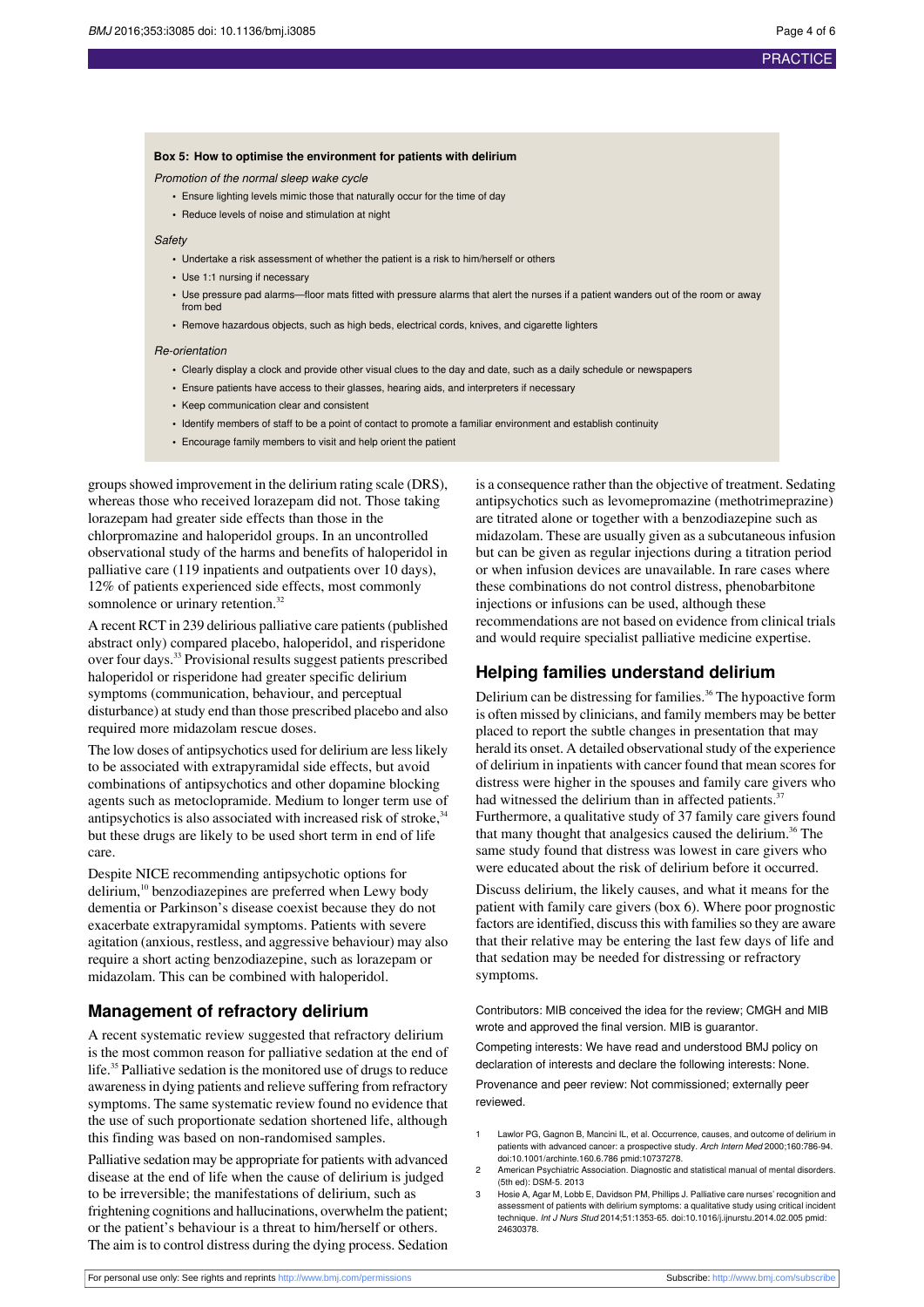### **Box 6: Communication with families and friends**

- **•** Explain that the patient's concentration and memory are impaired, and that delirium probably reflects how frail the patient has become as a result of the illness and infection or the effect of drugs
- **•** Suggest that limited investigations (such as blood tests) and a drugs review might help to diagnose and reverse the delirium if consistent with any advance care plan
- **•** Highlight the importance of a calm and consistent environment
- **•** Explain that this may be the start of a more rapid and irreversible decline in the patient's health
- **•** Whether the delirium is reversible or not, provide reassurance that control of the patient's distress will be your priority

#### **Education into practice**

- **•** Do you routinely observe and ask during consultations whether your medically ill patients are alert and orientated?
- **•** Does your team know how to recognise and manage delirium that is distressing to patients or putting them or others at risk of harm?

#### **Questions for future research**

- What strategies are effective for the prevention of delirium in palliative care?<sup>38</sup>
- **•** How effective or harmful are antipsychotics compared with placebo, and at what doses?
- **•** How effective or otherwise are non-pharmacological strategies?
- **•** What are the most effective strategies for supporting families of those affected by delirium?

#### **Further sources of information for patients and professionals**

#### Apps

- **•** Confusion: Delirium and Dementia Application. Available free from iTunes and Google Play. Funded by Health Education England. Guidance on assessing and managing patients across settings aimed at doctors in training. It includes interactive, validated assessment scales and management advice
- **•** Delirium Learning Application. Available free from iTunes and Google Play. Developed by NHS Education for Scotland. Provides accessible advice on the assessment and immediate management of delirium
- **•** Vancouver Island Healthcare (<http://www.viha.ca/mhas/resources/delirium/tools.htm>). Provides links to rating scales and information resources that can aid assessment and be used to educate patients
- **•** European Delirium Association [\(http://www.europeandeliriumassociation.com\)](http://www.europeandeliriumassociation.com).[http://www.europeandeliriumassociation.com\)./](http://www.europeandeliriumassociation.com).) Provides delirium information resources for health professionals and patients
- **•** National Institute for Health and Care Excellence. [\(http://www.nice.org.uk/guidance/CG103/ifp/chapter/More-information](http://www.nice.org.uk/guidance/CG103/ifp/chapter/More-information)). Provides general information for those directly affected by delirium and their carers. It is not aimed at those at the end of life, but most of the information is highly relevant
- **•** Royal College of Psychiatrists [\(http://www.rcpsych.ac.uk/expertadvice/problems/physicalillness/delirium.aspx](http://www.rcpsych.ac.uk/expertadvice/problems/physicalillness/delirium.aspx)). Provides a brief and accessible information resource aimed at patients and carers

#### **How patients were involved in the creation of this article**

No patients were directly involved in the creation of this article

- 4 Fang C-K, Chen H-W, Liu S-I, Lin CJ, Tsai LY, Lai YL. Prevalence, detection and treatment of delirium in terminal cancer inpatients: a prospective survey. Jpn J Clin Oncol 2008;38:56-63. [doi:10.1093/jjco/hym155](http://dx.doi.org/doi:10.1093/jjco/hym155) [pmid:18238881.](http://www.ncbi.nlm.nih.gov/pubmed/?term=18238881)
- LeGrand SB. Delirium in palliative medicine: a review. J Pain Symptom Manage 2012;44:583-94. [doi:10.1016/j.jpainsymman.2011.10.013](http://dx.doi.org/doi:10.1016/j.jpainsymman.2011.10.013) [pmid:22682074.](http://www.ncbi.nlm.nih.gov/pubmed/?term=22682074)
- 6 Inouye SK, Charpentier PA. Precipitating factors for delirium in hospitalized elderly persons. Predictive model and interrelationship with baseline vulnerability. JAMA 1996;275:852-7. [doi:10.1001/jama.1996.03530350034031](http://dx.doi.org/doi:10.1001/jama.1996.03530350034031) [pmid:8596223.](http://www.ncbi.nlm.nih.gov/pubmed/?term=8596223)
- 7 Bush SH, Leonard MM, Agar M, et al. End-of-life delirium: issues regarding recognition, optimal management, and the role of sedation in the dying phase. J Pain Symptom Manage 2014;48:215-30. [doi:10.1016/j.jpainsymman.2014.05.009](http://dx.doi.org/doi:10.1016/j.jpainsymman.2014.05.009) [pmid:24879997.](http://www.ncbi.nlm.nih.gov/pubmed/?term=24879997)
- 8 Morita T, Tei Y, Tsunoda J, Inoue S, Chihara S. Underlying pathologies and their associations with clinical features in terminal delirium of cancer patients. J Pain Symptom Manage 2001;22:997-1006. [doi:10.1016/S0885-3924\(01\)00360-8](http://dx.doi.org/doi:10.1016/S0885-3924(01)00360-8) [pmid:11738162](http://www.ncbi.nlm.nih.gov/pubmed/?term=11738162).
- 9 Hosie A, Davidson PM, Agar M, Sanderson CR, Phillips J. Delirium prevalence, incidence, and implications for screening in specialist palliative care inpatient settings: a systematic review. Palliat Med 2013;27:486-98. [doi:10.1177/0269216312457214](http://dx.doi.org/doi:10.1177/0269216312457214) [pmid:22988044.](http://www.ncbi.nlm.nih.gov/pubmed/?term=22988044)
- 10 National Institute for Health and Care Excellence. Delirium: prevention, diagnosis and management. NICE guideline 103. 2010. https://www.nice.org.uk/guidance/CG103? UNLID=71857637201581742332.
- 11 Kurita GP, Siggren P, Ekholm O, et al. Prevalence and predictors of cognitive dysfunction in opioid-treated patients with cancer: a multinational study. J Clin Oncol 2011;29:1297-303. [doi:10.1200/JCO.2010.32.6884](http://dx.doi.org/doi:10.1200/JCO.2010.32.6884) [pmid:21357785](http://www.ncbi.nlm.nih.gov/pubmed/?term=21357785).
- 12 Cobb JL, Glantz MJ, Nicholas PK, et al. Delirium in patients with cancer at the end of life. Cancer Pract 2000;8:172-7. [doi:10.1046/j.1523-5394.2000.84006.x](http://dx.doi.org/doi:10.1046/j.1523-5394.2000.84006.x) [pmid:11898256](http://www.ncbi.nlm.nih.gov/pubmed/?term=11898256).
- 13 Leonard M, Raju B, Conroy M, et al. Reversibility of delirium in terminally ill patients and predictors of mortality. Palliat Med 2008;22:848-54. [doi:10.1177/0269216308094520](http://dx.doi.org/doi:10.1177/0269216308094520) [pmid:](http://www.ncbi.nlm.nih.gov/pubmed/?term=18755829) [18755829.](http://www.ncbi.nlm.nih.gov/pubmed/?term=18755829)
- 14 Bush SH, Kanji S, Pereira JL, et al. Treating an established episode of delirium in palliative care: expert opinion and review of the current evidence base with recommendations for future development. J Pain Symptom Manage 2014;48:231-48. [doi:10.1016/j.jpainsymman.](http://dx.doi.org/doi:10.1016/j.jpainsymman.2013.07.018) [2013.07.018](http://dx.doi.org/doi:10.1016/j.jpainsymman.2013.07.018) [pmid:24480529](http://www.ncbi.nlm.nih.gov/pubmed/?term=24480529).
- 15 Inouye SK, van Dyck CH, Alessi CA, Balkin S, Siegal AP, Horwitz RI. Clarifying confusion: the confusion assessment method. A new method for detection of delirium. Ann Intern Med 1990;113:941-8. [doi:10.7326/0003-4819-113-12-941](http://dx.doi.org/doi:10.7326/0003-4819-113-12-941) [pmid:2240918.](http://www.ncbi.nlm.nih.gov/pubmed/?term=2240918)
- 16 Gaudreau JD, Gagnon P, Harel F, Tremblay A, Roy MA. Fast, systematic, and continuous delirium assessment in hospitalized patients: the nursing delirium screening scale. J Pain Symptom Manage 2005;29:368-75. [doi:10.1016/j.jpainsymman.2004.07.009](http://dx.doi.org/doi:10.1016/j.jpainsymman.2004.07.009) [pmid:](http://www.ncbi.nlm.nih.gov/pubmed/?term=15857740) [15857740.](http://www.ncbi.nlm.nih.gov/pubmed/?term=15857740)
- 17 Sands MB, Dantoc BP, Hartshorn A, Ryan CJ, Lujic S. A single question in delirium (SQiD): testing its efficacy against psychiatrist interview, the confusion assessment method and the memorial delirium assessment scale. Palliat Med 2010;24:561-5. [doi:10.1177/](http://dx.doi.org/doi:10.1177/0269216310371556) [0269216310371556](http://dx.doi.org/doi:10.1177/0269216310371556) [pmid:20837733](http://www.ncbi.nlm.nih.gov/pubmed/?term=20837733).
- 18 Breitbart W, Rosenfeld B, Roth A, Smith MJ, Cohen K, Passik S. The memorial delirium assessment scale. J Pain Symptom Manage 1997;13:128-37. [doi:10.1016/S0885-3924\(](http://dx.doi.org/doi:10.1016/S0885-3924(96)00316-8) [96\)00316-8](http://dx.doi.org/doi:10.1016/S0885-3924(96)00316-8) [pmid:9114631.](http://www.ncbi.nlm.nih.gov/pubmed/?term=9114631)
- 19 Trzepacz PT, Mittal D, Torres R, Kanary K, Norton J, Jimerson N. Validation of the Delirium Rating Scale-revised-98: comparison with the delirium rating scale and the cognitive test for delirium. J Neuropsychiatry Clin Neurosci 2001;13:229-42. [doi:10.1176/jnp.13.2.](http://dx.doi.org/doi:10.1176/jnp.13.2.229) [229](http://dx.doi.org/doi:10.1176/jnp.13.2.229) [pmid:11449030](http://www.ncbi.nlm.nih.gov/pubmed/?term=11449030).
- 20 Leonard MM, Nekolaichuk C, Meagher DJ, et al. Practical assessment of delirium in palliative care. J Pain Symptom Manage 2014;48:176-90. [doi:10.1016/j.jpainsymman.](http://dx.doi.org/doi:10.1016/j.jpainsymman.2013.10.024) [2013.10.024](http://dx.doi.org/doi:10.1016/j.jpainsymman.2013.10.024) [pmid:24766745](http://www.ncbi.nlm.nih.gov/pubmed/?term=24766745).
- 21 Siddiqi N, Harrison JK, Clegg A, et al. Interventions for preventing delirium in hospitalised non-ICU patients. Cochrane Database Syst Rev 2016;3:CD005563[.pmid:26967259.](http://www.ncbi.nlm.nih.gov/pubmed/?term=26967259)